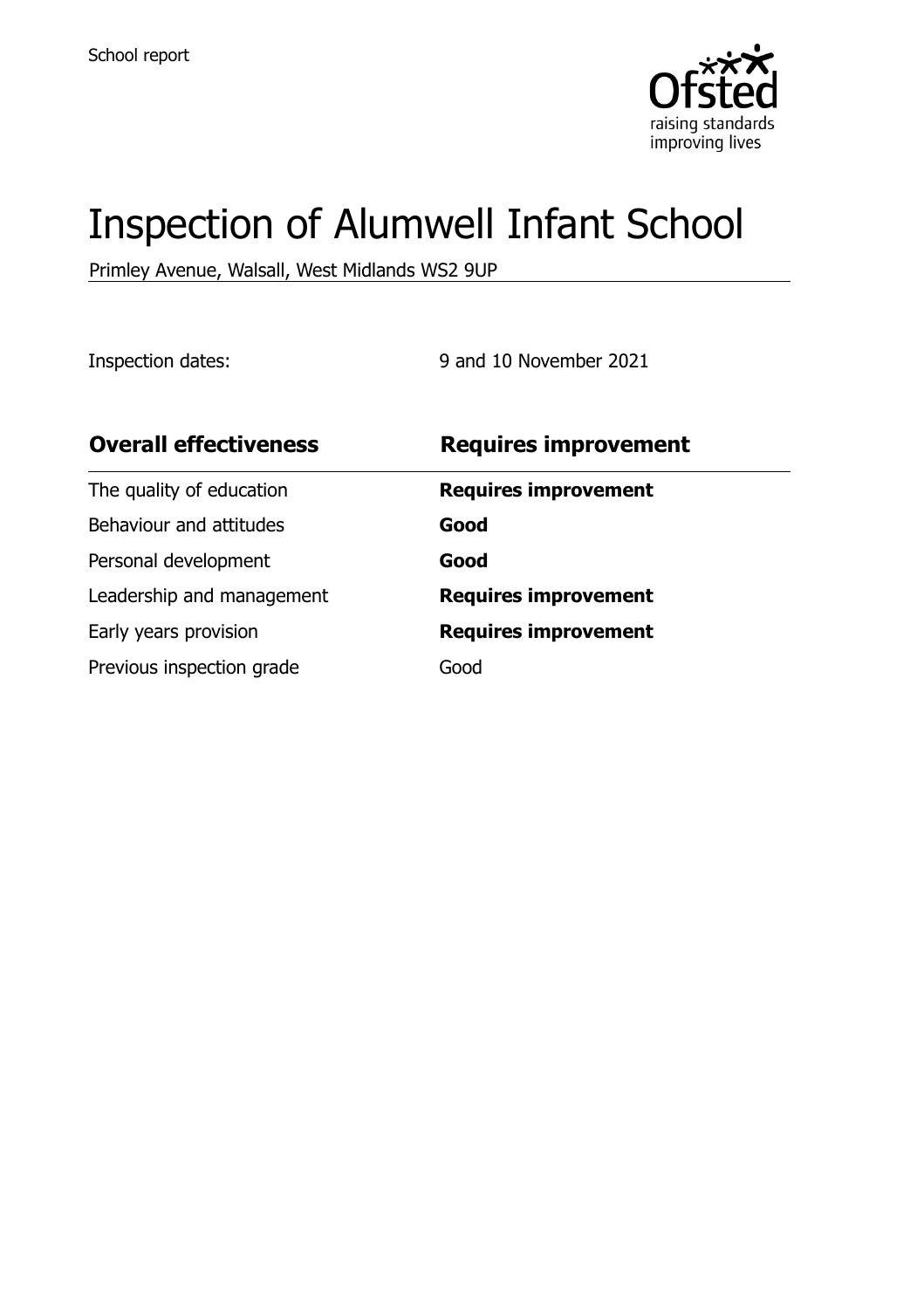

# **What is it like to attend this school?**

The school's motto of 'we learn, we grow, we achieve' sums up the school's vision well. All pupils and their families are cared for deeply by everyone involved in the school. Pupils with any physical or mental health needs receive high levels of support. This has created a caring and nurturing environment that permeates throughout the whole school.

Pupils are happy and confident. They enjoy school and talk positively about kindness and being friendly. The school celebrates the diverse ethnic and religious backgrounds the pupils come from.

Pupils of all ages behave well. Adults have high expectations for pupils' behaviour and pupils respond positively to these. Incidents of poor behaviour and bullying are rare. Leaders deal with any issues consistently when they occur.

All pupils experience a rich and varied curriculum. However, children in Reception get off to a slow start, especially with reading and mathematics. This slows the progress they can make.

Staff promote pupils' love of reading well, for example through the welcoming new library, displays and activities, including a monthly magazine sent to each pupil's home. However, there is not enough urgency given to improving pupils' reading skills. Some pupils do not get enough practice to improve their reading fluency.

#### **What does the school do well and what does it need to do better?**

Leaders have developed a curriculum that is ambitious for all. It follows the early years foundation stage framework and the national curriculum. Plans set out the knowledge pupils should learn in all year groups and are well sequenced. As a result, learning is planned to revisit and build on what pupils already know. For example, in religious education (RE), Year 1 pupils find out about Sikh places of worship and holy books. In Year 2, they then learn about the Five Ks of Sikhism.

The implementation of the planned curriculum is not consistent across the school. For example, physical education (PE) is not taught well enough. Pupils do not have enough opportunities to develop and practise relevant skills. In some subjects, such as history and science, leaders have had limited opportunities to check and evaluate how well their subject is taught.

Staff have a focus on developing pupils' language and subject vocabulary. Teachers model language well and expect pupils to use and remember it. This is helping to address gaps in pupils' knowledge. The focus on vocabulary also helps pupils who speak English as an additional language (EAL). Staff support EAL pupils to get the most out of the curriculum. They make progress in line with peers.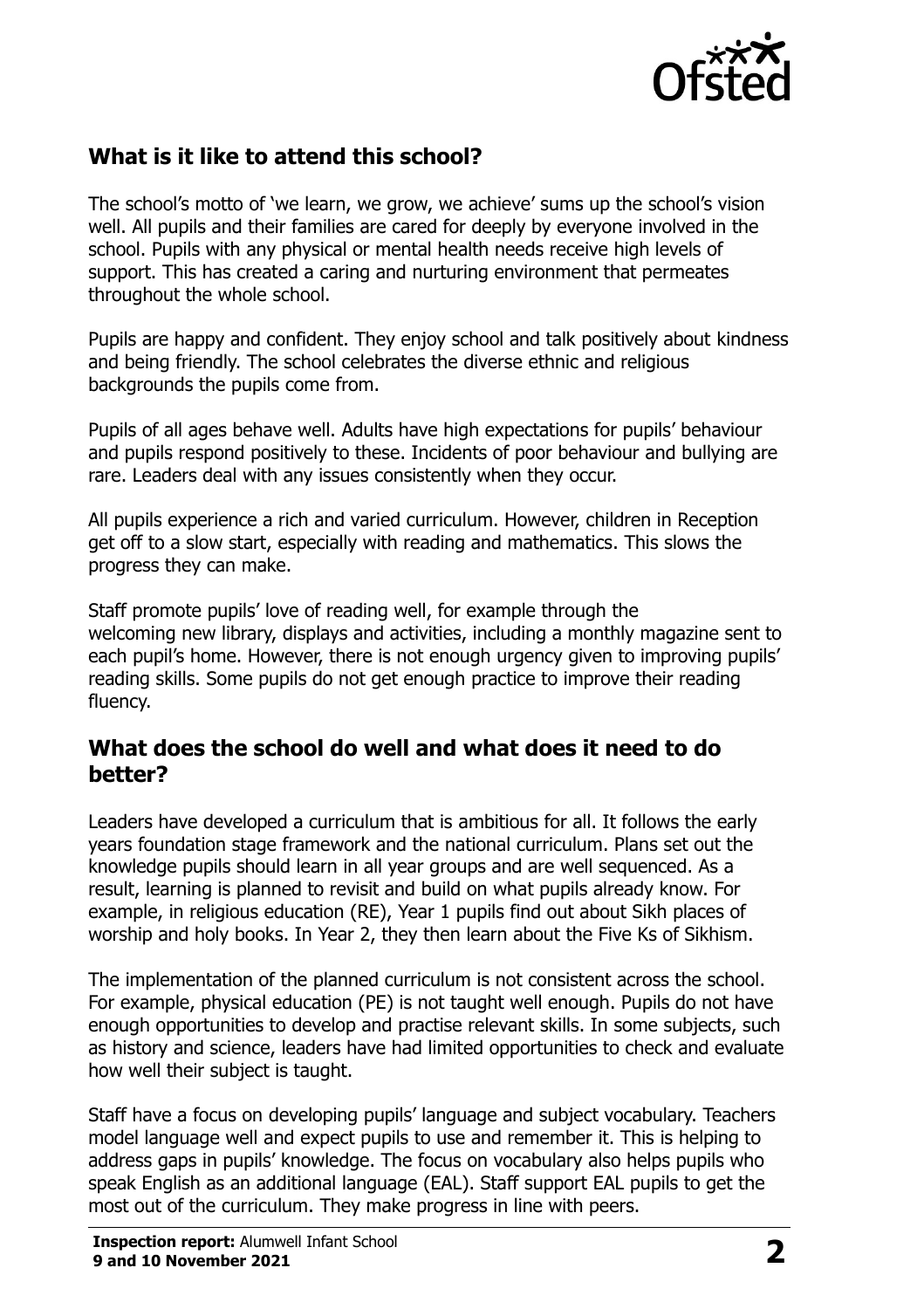

Pupils with special educational needs and/or disabilities (SEND) are well supported to access the full curriculum. This may be through bespoke provision for a small number of pupils or carefully adapted activities. There are strong systems in place to identify and respond to pupils' needs. Leaders and staff are well trained in relevant therapies and interventions. These have a positive impact on pupils' progress and/or mental health.

Teachers assess pupils' work regularly. At the end of each topic, teachers use the information to adapt future planning.

Pupils in Years 1 and 2 have regular opportunities to practise and apply their mathematical learning. Most make strong progress in mathematics. However, the time pupils spend on activities is sometimes not well matched to their needs. For example, some pupils may spend too long on work they can already do easily. As a result, learning time is not used as effectively as it could be.

Leaders have not given the teaching of reading the emphasis that it needs. This is despite being aware that many pupils are behind where they should be. For example, children in Reception do not start learning phonics until too late in the term, and pupils rarely have opportunities to read individually to adults in school. As a result, many pupils do not read as well as they could.

Pupils enjoy a range of trips and activities to support their wider development. They learn how to stay safe and healthy in an age-appropriate way. Fundamental British values, such as democracy and developing mutual respect, are evident throughout the school. For example, pupils elected their class representatives on the school council.

Staff feel well supported and part of a collegiate team. They appreciate the steps leaders and governors take to support their well-being.

Governors have a clear understanding of the main issues affecting the school. They are focused on supporting leaders and staff to help pupils catch up on lost learning. Governors generally hold leaders to account and fulfil their statutory roles well. They do not, however, always record actions and their impact following governor meetings.

# **Safeguarding**

The arrangements for safeguarding are effective.

Ensuring pupils are kept safe is a high priority for everyone. Staff have the skills to identify potential safeguarding issues. They are clear about how and when to report concerns to leaders. Leaders are tenacious in following up any concerns raised. They work closely with external agencies when necessary.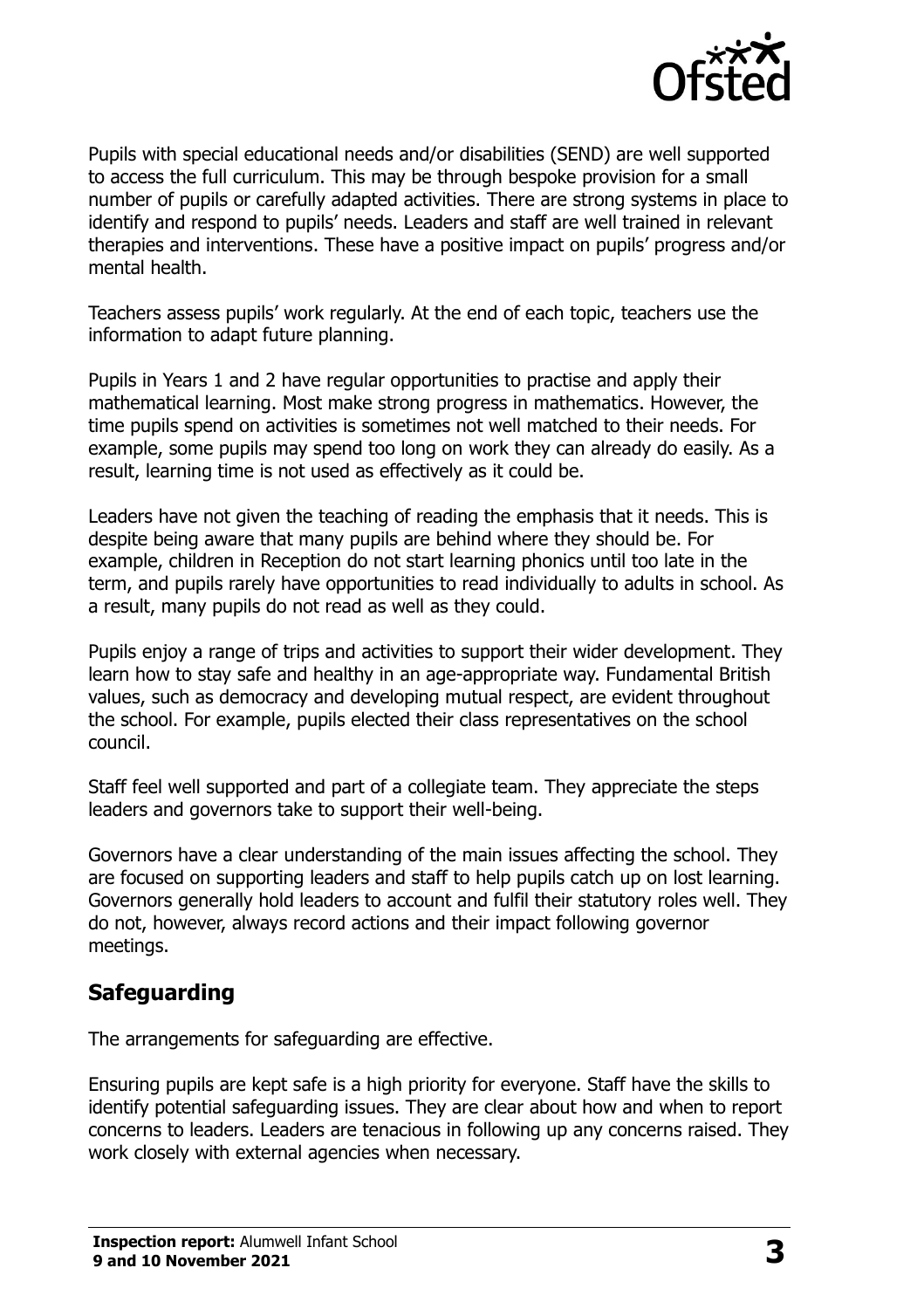

Leaders check that new staff are suitable to work with children before they start working in school.

Leaders adapt the curriculum to respond to local safeguarding issues. They provide relevant information for parents, for example, about online safety. Pupils are encouraged to talk to staff about any worries they may have.

## **What does the school need to do to improve?**

#### **(Information for the school and appropriate authority)**

- Leaders do not give enough priority to ensuring that the youngest children make a prompt start to learning. Children in Reception were not taught phonics or mathematics for almost the first half-term in school. As a result, children are behind where they should be and gaps in learning have widened. Leaders need to address this as a matter of urgency to ensure that children are given the opportunity to catch-up and get back on track.
- The teaching of early reading is not as effective as it should be. Staff are not following the school's chosen phonics scheme as closely as they could. This slows their progress. Leaders need to review the school's approach to the teaching of phonics to ensure that all pupils, especially those in Reception, the lowest 20% and those who are not heard to read at home, are helped to catch-up and get enough practice to improve their reading fluency.
- Subject leaders have not all had opportunities to review how well their subject is taught across the school. Plans to develop subjects further are not yet fully in place. In some subjects, there has been little professional development for staff in recent years. This means that not all subjects are taught as effectively as they could be. Senior leaders and governors need to support the development of middle leaders in order to maximise the effectiveness of this role.

### **How can I feed back my views?**

You can use [Ofsted Parent View](http://parentview.ofsted.gov.uk/) to give Ofsted your opinion on your child's school, or to find out what other parents and carers think. We use information from Ofsted Parent View when deciding which schools to inspect, when to inspect them and as part of their inspection.

The Department for Education has further *quidance* on how to complain about a school.

If you are the school and you are not happy with the inspection or the report, you can [complain to Ofsted.](http://www.gov.uk/complain-ofsted-report)

# **Further information**

You can search for [published performance information](http://www.compare-school-performance.service.gov.uk/) about the school.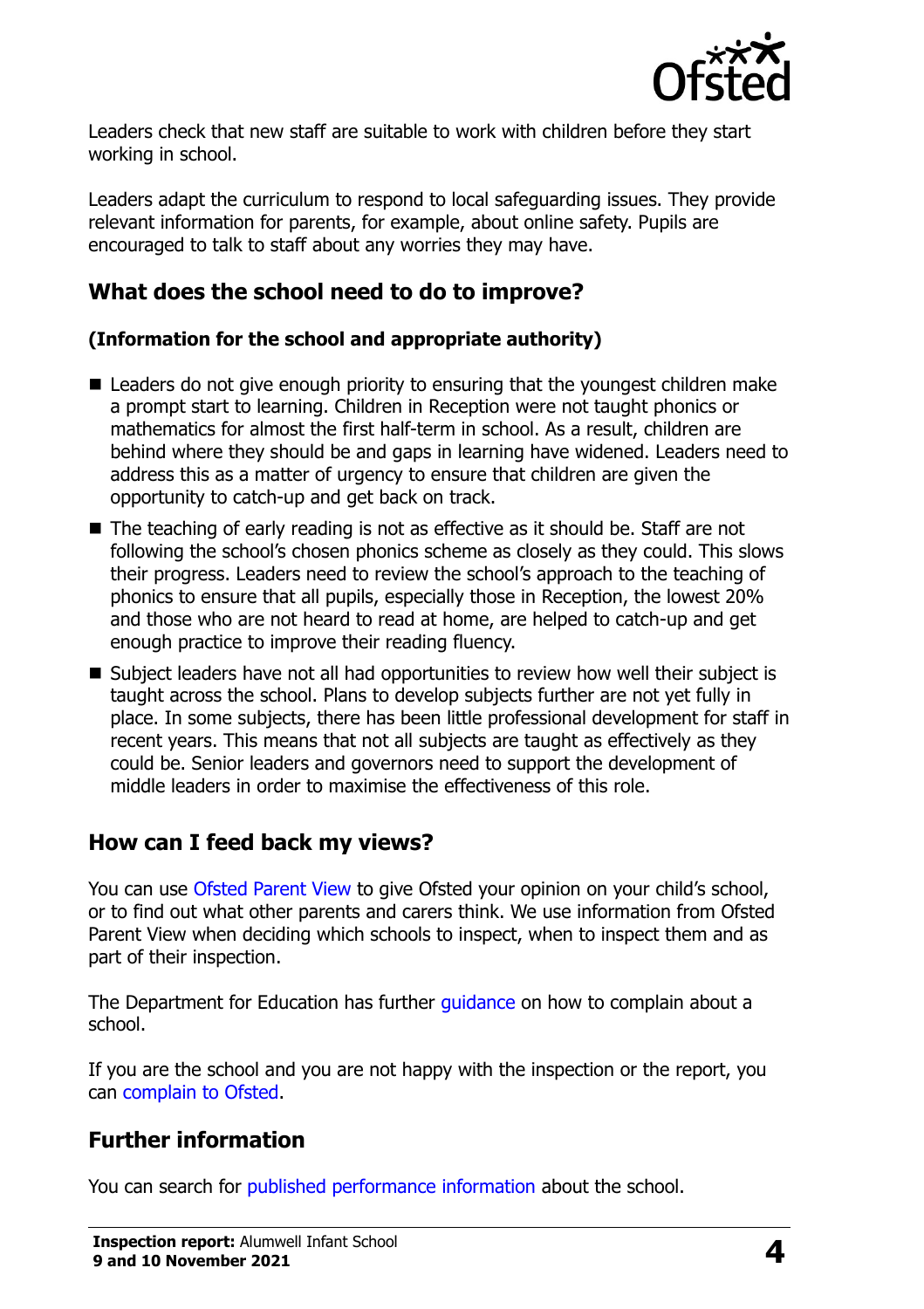

In the report, '[disadvantaged pupils](http://www.gov.uk/guidance/pupil-premium-information-for-schools-and-alternative-provision-settings)' refers to those pupils who attract government pupil premium funding: pupils claiming free school meals at any point in the last six years and pupils in care or who left care through adoption or another formal route.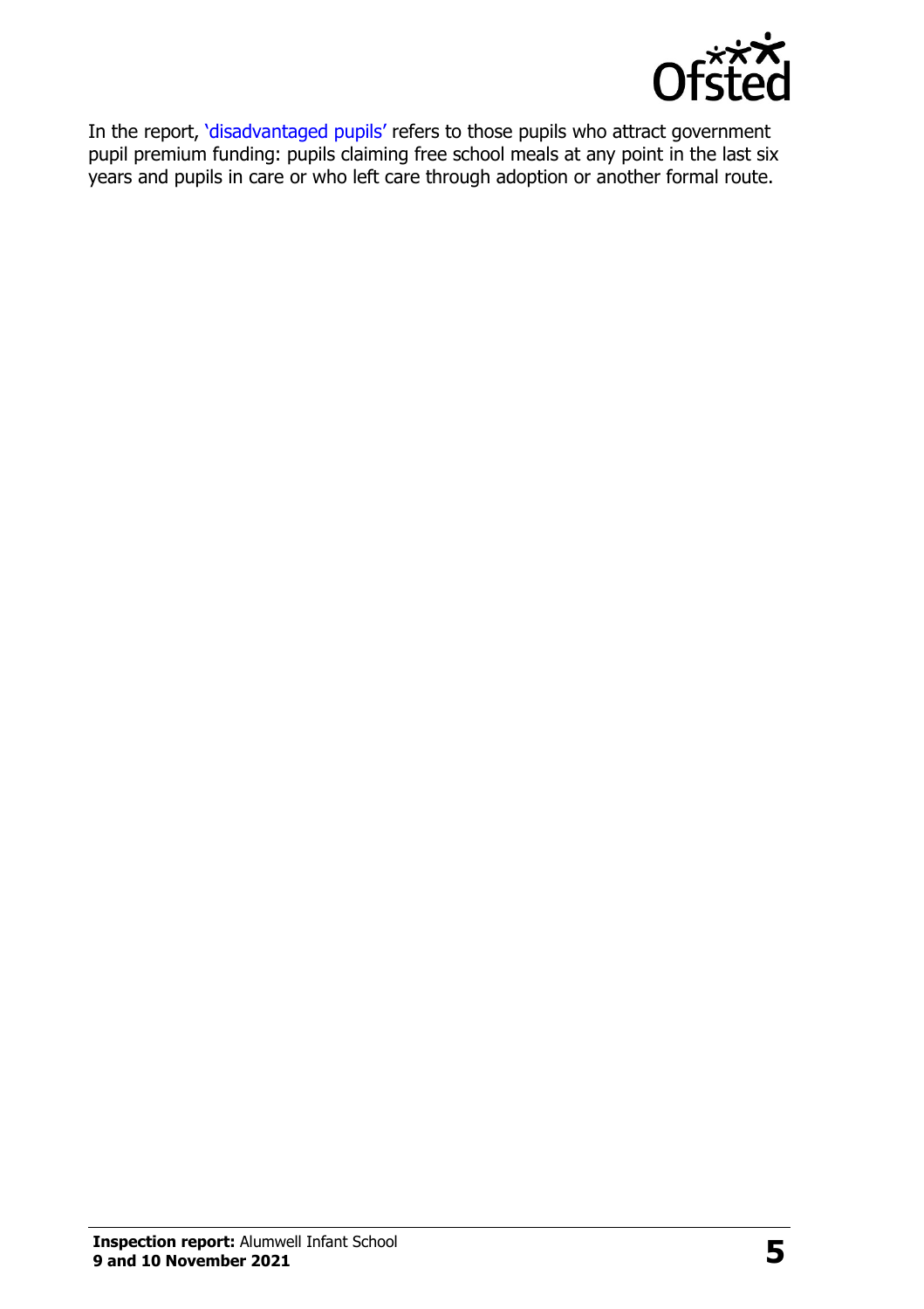

# **School details**

| Unique reference number             | 104143                                                             |
|-------------------------------------|--------------------------------------------------------------------|
| <b>Local authority</b>              | Walsall                                                            |
| <b>Inspection number</b>            | 10200191                                                           |
| <b>Type of school</b>               | Infant                                                             |
| <b>School category</b>              | Community                                                          |
| Age range of pupils                 | 5 to 7                                                             |
| <b>Gender of pupils</b>             | Mixed                                                              |
| Number of pupils on the school roll | 269                                                                |
| <b>Appropriate authority</b>        | The governing body                                                 |
| <b>Chair of governing body</b>      | Dee Scott                                                          |
| <b>Headteacher</b>                  | Donna Harper                                                       |
| Website                             | www.alumwell-i.walsall.sch.uk                                      |
| Dates of previous inspection        | 6 and 7 October 2016, under section 5<br>of the Education Act 2005 |

### **Information about this school**

- The school is a larger than average-sized infant school.
- The school does not use any alternative provision.

# **Information about this inspection**

The inspectors carried out this inspection under section 5 of the Education Act 2005.

This was the first routine inspection the school received since the COVID-19 pandemic began. Inspectors discussed the impact of the pandemic with school leaders and have taken that into account in their evaluation.

- Inspectors spoke to the headteacher, deputy headteacher, leaders, members of staff and pupils. The lead inspector spoke to three governors, including the chair and vice-chair of governors, and a representative of the local authority. Inspectors also spoke to some parents at the end of the school day.
- Inspectors carried out deep dives in these subjects: early reading, mathematics, science, history and PE. For each deep dive, inspectors met with the subject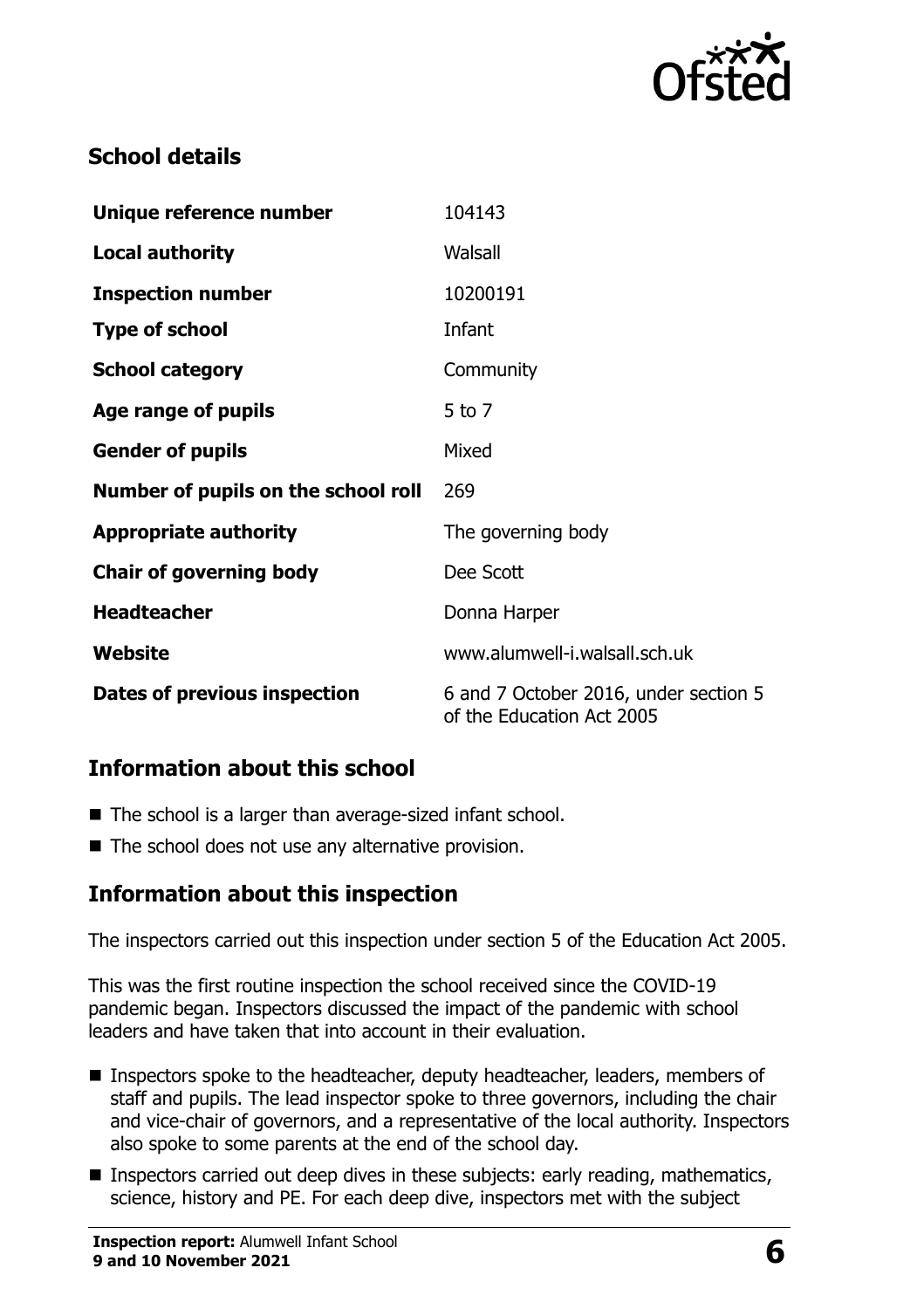

leader, looked at curriculum plans, visited a sample of lessons, spoke to teachers, spoke to some pupils about their learning and looked at samples of pupils' work.

- Inspectors also looked at plans and samples of pupils' work from a range of other subjects, including art, RE and design and technology.
- **Inspectors spoke to leaders, governors and staff about the systems and actions** they take to ensure that pupils are kept safe. They looked at policies and school records. Inspectors spoke to pupils and observed the relationships between pupils and adults.
- Inspectors also met with leaders and staff to find out about how pupils with SEND are supported, behaviour, the wider curriculum, pastoral support and well-being.
- Inspectors considered responses to Ofsted's online questionnaire for staff and Ofsted's online survey for parents, Parent View, including comments received via the free-text facility.

#### **Inspection team**

| Catherine Crooks, lead inspector | Her Majesty's Inspector |
|----------------------------------|-------------------------|
| John Bates                       | Ofsted Inspector        |
| Barry Yeardsley                  | Ofsted Inspector        |